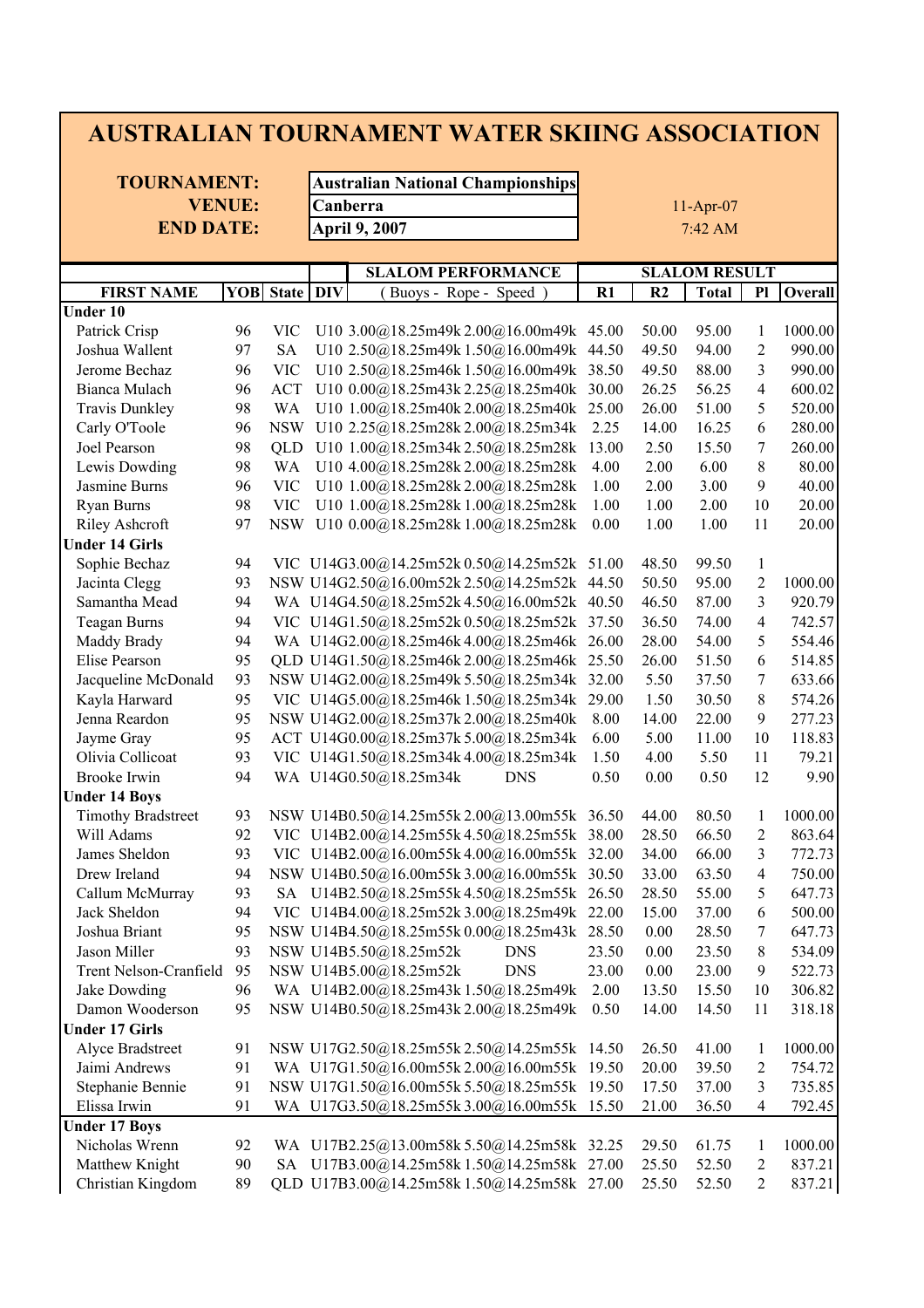| David Pearson          | 90               |                  | QLD U17B2.00@14.25m58k2.00@14.25m58k 26.00  |  |            |       | 26.00 | 52.00 | $\overline{4}$           | 806.20  |
|------------------------|------------------|------------------|---------------------------------------------|--|------------|-------|-------|-------|--------------------------|---------|
| Alexander Pollock      | 91               |                  | VIC U17B2.50@14.25m58k1.00@14.25m58k 26.50  |  |            |       | 25.00 | 51.50 | 5                        | 821.71  |
| Daniel Wallent         | 91               |                  | SA U17B6.00@14.25m58k 1.50@16.00m58k 30.00  |  |            |       | 19.50 | 49.50 | 6                        | 930.23  |
| Jonathon Moses         | 89               |                  | NSW U17B1.50@14.25m58k2.50@16.00m58k 25.50  |  |            |       | 20.50 | 46.00 | 7                        | 790.70  |
| Joshua Carroll         | 90               |                  | VIC U17B3.50@16.00m58k3.00@16.00m58k 21.50  |  |            |       | 21.00 | 42.50 | 8                        | 666.67  |
| Matthew Kerslake       | 90               |                  | QLD U17B4.50@16.00m58k 1.50@16.00m58k 22.50 |  |            |       | 19.50 | 42.00 | 9                        | 697.67  |
| Kirby Dickinson        | 91               |                  | SA U17B4.50@18.25m58k2.50@18.25m58k 16.50   |  |            |       | 14.50 | 31.00 | 10                       | 511.63  |
| Brayden Collicoat      | 90               |                  | VIC U17B3.50@18.25m58k1.50@18.25m58k 15.50  |  |            |       | 13.50 | 29.00 | 11                       | 480.62  |
| Daniel Kerslake        | 91               |                  | QLD U17B3.00@14.25m58k 1.50@18.25m52k 27.00 |  |            |       | 1.50  | 28.50 | 12                       | 837.21  |
| Sam Weeks              | 92               |                  | QLD U17B0.00@18.25m58k0.00@18.25m55k 12.00  |  |            |       | 6.00  | 18.00 | 13                       | 372.12  |
| <b>Under 21 Womens</b> |                  |                  |                                             |  |            |       |       |       |                          |         |
| Tegan Bennie           | 89               |                  | NSW U21W3.00@16.00m55k4.00@16.00m55k 21.00  |  |            |       | 22.00 | 22.00 | $\mathbf{1}$             | 1000.00 |
| Naomi Bechaz           | 89               |                  | VIC U21W1.50@18.25m52k0.50@16.00m55k        |  |            | 7.50  | 18.50 | 18.50 | $\overline{c}$           | 840.91  |
| <b>Stacey Wallent</b>  | 89               |                  | SA U21W0.50@16.00m55k4.50@18.25m55k         |  |            | 18.50 | 16.50 | 16.50 | 3                        | 840.91  |
| Kelly Weston           | 88               |                  | SA U21W4.00@18.25m55k3.50@18.25m55k         |  |            | 16.00 | 15.50 | 15.50 | $\overline{4}$           | 727.27  |
| Gabrielle Allen        | 87               |                  | SA U21W2.50@18.25m55k3.50@18.25m55k         |  |            | 14.50 | 15.50 | 15.50 | $\overline{4}$           | 704.55  |
| Melissa Gray           | 88               |                  | ACT U21W2.25@18.25m52k1.50@18.25m49k        |  |            | 8.25  | 1.50  | 1.50  | 6                        | 375.00  |
| <b>Under 21 Mens</b>   |                  |                  |                                             |  |            |       |       |       |                          |         |
| Daniel Knight          | 88               |                  | SA U21M4.50@14.25m58k2.50@12.00m58k 16.50   |  |            |       | 26.50 | 26.50 | 1                        | 1000.00 |
| <b>Steven Moss</b>     | 88               |                  | WA U21M4.00@16.00m58k5.00@13.00m58k         |  |            | 10.00 | 23.00 | 23.00 | $\overline{c}$           | 867.92  |
| Mitchell Barber        | 88               |                  | NSW U21M1.50@12.00m58k4.00@13.00m58k 25.50  |  |            |       | 22.00 | 22.00 | $\mathfrak{Z}$           | 962.26  |
| Nicholas Purcell       | 89               |                  | QLD U21M2.50@14.25m58k 5.50@14.25m58k       |  |            | 14.50 | 17.50 | 17.50 | $\overline{4}$           | 660.38  |
| Thomas Swan            | 89               |                  | SA U21M5.00@18.25m58k2.50@16.00m58k         |  |            | 5.00  | 8.50  | 8.50  | 5                        | 320.75  |
| <b>Brad Weston</b>     | 86               |                  | SA U21M3.50@14.25m58k1.50@18.25m58k         |  |            | 15.50 | 1.50  | 1.50  | 6                        | 584.91  |
| <b>Over 21 Womens</b>  | $\boldsymbol{0}$ | $\boldsymbol{0}$ |                                             |  |            | 0.00  |       |       | $\theta$                 |         |
| Jane Funk              | 73               |                  | NSW O21W4.00@16.00m55k                      |  | <b>DNS</b> | 22.00 | 0.00  | 22.00 | 1                        | 1000.00 |
| Over 21 Mens           |                  |                  |                                             |  |            |       |       |       |                          |         |
|                        |                  |                  | VIC 021M1.50@12.00m58k 1.50@12.00m58k 25.50 |  |            |       |       |       |                          | 1000.00 |
| James Lefebvre         | 78<br>76         |                  |                                             |  |            |       | 25.50 | 51.00 | 1<br>$\overline{2}$      | 784.31  |
| David Lawn             | 84               |                  | VIC 021M2.00@13.00m58k1.00@13.00m58k 20.00  |  |            |       | 19.00 | 39.00 |                          | 803.92  |
| <b>Timothy Moffatt</b> |                  |                  | SA 021M5.00@14.25m58k2.50@13.00m58k 17.00   |  |            |       | 20.50 | 37.50 | 3                        |         |
| Adrian Kupinic         | 75               |                  | VIC 021M5.50@14.25m58k 1.50@13.00m58k 17.50 |  |            |       | 19.50 | 37.00 | 4                        | 764.71  |
| Ben Wilson             | 82               |                  | VIC 021M2.00@14.25m58k3.00@13.00m58k        |  |            | 14.00 | 21.00 | 35.00 | 5                        | 823.53  |
| Terry Maginnity        | 76               |                  | NSW 021M3.50@14.25m58k 5.00@14.25m58k       |  |            | 15.50 | 17.00 | 32.50 | 6                        | 666.67  |
| David Finnimore        | 76               |                  | NSW O21M4.00@14.25m58k 1.00@18.25m58k       |  |            | 16.00 | 1.00  | 17.00 | 7                        | 627.45  |
| David Smith            | 77               |                  | NSW O21M3.50@14.25m58k                      |  | <b>DNS</b> | 15.50 | 0.00  | 15.50 | 8                        | 607.84  |
| Colin Warner           | 72               |                  | SA 021M2.00@18.25m58k3.00@18.25m58k         |  |            | 2.00  | 3.00  | 5.00  | 9                        | 117.65  |
| Over 35 Women          |                  |                  |                                             |  |            |       |       |       |                          |         |
| Rose Maczkowiack       | 62               |                  | SA 035W5.00@16.00m52k4.50@18.25m40k 35.00   |  |            |       | 4.50  | 39.50 | $\mathbf{1}$             | 1000.00 |
| Rachelle Ashcroft      | 68               |                  | NSW 035W2.25@18.25m46k3.00@18.25m49k 14.25  |  |            |       | 21.00 | 35.25 | 2                        | 600.00  |
| Over 35 Men            |                  |                  |                                             |  |            |       |       |       |                          |         |
| Wayne Briant           | 60               |                  | NSW 035M2.25@11.25m55k 2.00@12.00m55k 38.25 |  |            |       | 32.00 | 70.25 | 1                        |         |
| John Adams             | 59               |                  | VIC 035M4.50@12.00m55k4.00@13.00m55k 34.50  |  |            |       | 28.00 | 62.50 | $\sqrt{2}$               |         |
| Les Walters            | 63               |                  | QLD 035M2.50@13.00m55k2.00@13.00m55k 26.50  |  |            |       | 26.00 | 52.50 | $\mathfrak{Z}$           | 1000.00 |
| Michael Inglis         | 65               |                  | ACT 035M3.50@13.00m55k2.00@14.25m55k 27.50  |  |            |       | 20.00 | 47.50 | $\overline{\mathcal{A}}$ |         |
| Neil O'Toole           | 66               |                  | NSW 035M1.00@13.00m55k2.00@14.25m55k 25.00  |  |            |       | 20.00 | 45.00 | 5                        | 943.40  |
| Michael Rowan          | 63               |                  | VIC 035M2.50@14.25m55k2.50@14.25m55k20.50   |  |            |       | 20.50 | 41.00 | 6                        | 773.58  |
| Graham Ashcroft        | 66               |                  | NSW 035M0.50@14.25m55k 4.00@14.25m55k       |  |            | 18.50 | 22.00 | 40.50 | 7                        | 830.19  |
| Greg Dalgarno          | 66               |                  | SA 035M3.50@12.00m55k2.00@18.25m52k 33.50   |  |            |       | 2.00  | 35.50 | $8\,$                    |         |
| Wayne Ross             | 71               |                  | VIC 035M4.50@16.00m55k2.00@16.00m55k        |  |            | 16.50 | 14.00 | 30.50 | 9                        | 622.64  |
| Matthew Welsh          | 70               |                  | VIC 035M3.00@18.25m52k 5.00@14.25m55k       |  |            | 3.00  | 23.00 | 26.00 | 10                       | 867.92  |
| Peter Stock            | 69               |                  | SA 035M4.00@18.25m55k3.00@18.25m52k         |  |            | 10.00 | 3.00  | 13.00 | 11                       | 377.36  |
| Scott McRae            | 71               |                  | VIC 035M4.00@18.25m52k 5.00@18.25m52k       |  |            | 4.00  | 5.00  | 9.00  | 12                       | 188.68  |
| Over 45 Women          |                  |                  |                                             |  |            |       |       |       |                          |         |
| Sue Crisp              | 54               |                  | VIC 045W5.00@16.00m52k0.00@14.25m52k 35.00  |  |            |       | 36.00 | 71.00 | $\mathbf{1}$             |         |
| Bronwyn Wing           | 53               |                  | NSW 045W3.00@16.00m52k2.00@18.25m40k 33.00  |  |            |       | 2.00  | 35.00 | 2                        | 1000.00 |
|                        |                  |                  |                                             |  |            |       |       |       |                          |         |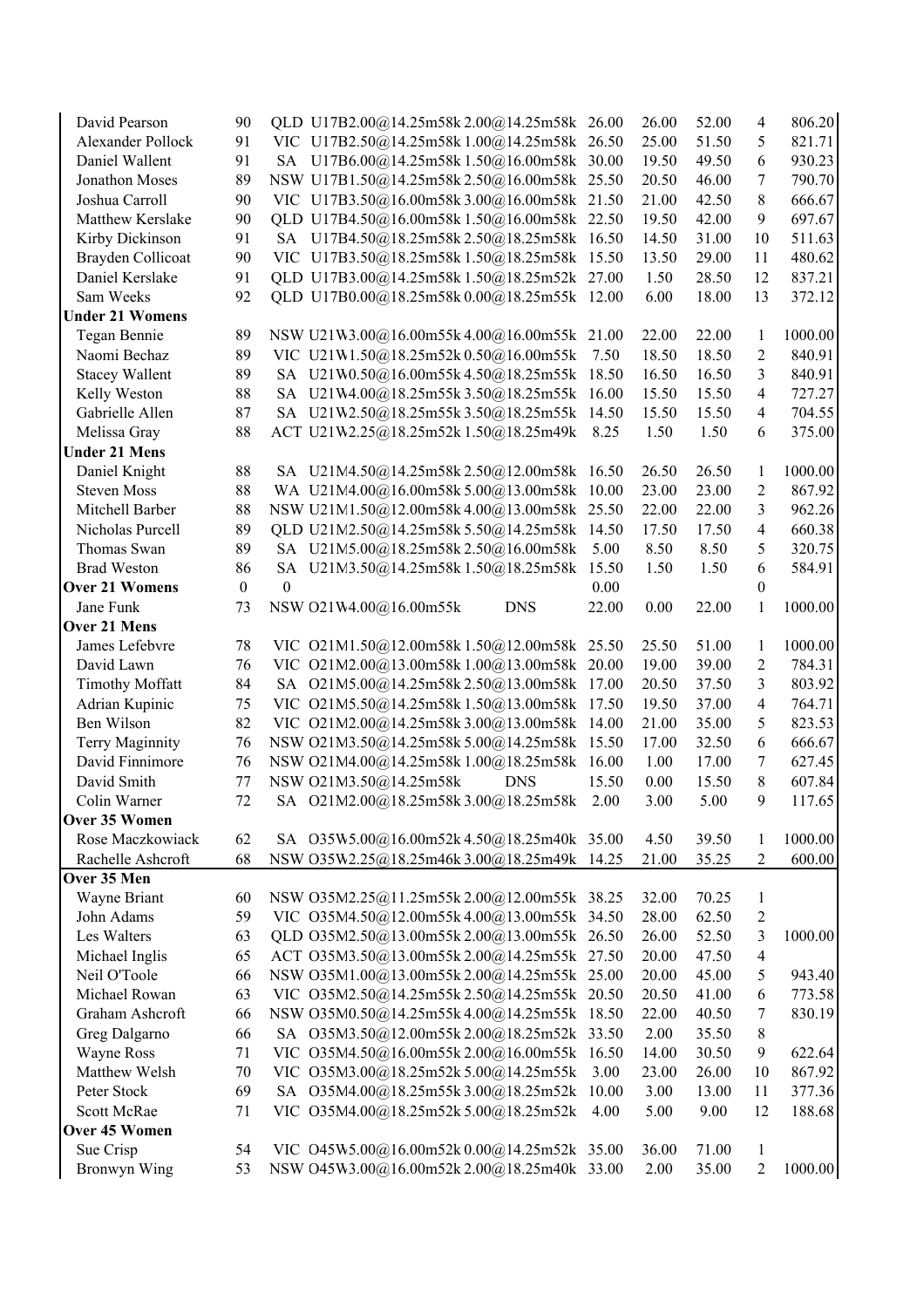| Over 45 Men<br><b>Bruce Cockburn</b> | 51                     | NSW 045M1.00@11.25m55k 1.00@11.25m55k 43.00          |            |       | 43.00          | 86.00          | $\mathbf{1}$                   |                   |
|--------------------------------------|------------------------|------------------------------------------------------|------------|-------|----------------|----------------|--------------------------------|-------------------|
| James Bradstreet                     | 55                     |                                                      |            |       | 38.50          | 76.50          | $\overline{2}$                 |                   |
| David Weston                         | 56                     | NSW 045M2.00@12.00m55k 2.50@12.00m55k 38.00          |            |       | 23.00          | 45.00          | 3                              | 718.75            |
|                                      | 56                     | SA 045M4.00@16.00m55k 5.00@16.00m55k 22.00           |            |       |                | 40.50          |                                | 640.63            |
| Mark Louder                          |                        | NSW 045M2.00@16.00m55k 2.50@16.00m55k                |            | 20.00 | 20.50          |                | $\overline{4}$                 | 1000.00           |
| <b>Raymond Davies</b>                | 55                     | ACT 045M2.50@18.25m49k2.00@13.00m55k                 |            | 2.50  | 32.00          | 34.50          | 5                              |                   |
| Waldie Priekulis                     | 52                     | VIC 045M2.00@13.00m55k1.50@18.25m49k 32.00           |            |       | 1.50           | 33.50<br>33.00 | 6                              | 1000.00           |
| Robert Wing                          | 57                     | NSW 045M3.00@13.00m55k                               | <b>DNS</b> | 33.00 | 0.00           |                | $\boldsymbol{7}$               |                   |
| <b>Brian Woolley</b>                 | 55                     | NSW 045M4.00@18.25m49k 4.50@14.25m55k                |            | 4.00  | 28.50          | 32.50          | $8\,$                          | 890.63            |
| Robert Bingham                       | 52                     | WA 045M4.50@18.25m55k3.00@18.25m55k                  |            | 16.50 | 15.00          | 31.50          | 9                              | 515.63            |
| Michael Wrenn                        | 55                     | WA 045M4.00@16.00m55k4.00@18.25m49k                  |            | 22.00 | 4.00           | 26.00          | 10                             | 687.50            |
| <b>Martin Moss</b>                   | 58                     | WA 045M4.50@18.25m49k 5.00@18.25m49k                 |            | 4.50  | 5.00           | 9.50           | 11                             | 156.25            |
| Garry Underwood                      | 49                     | WA 045M4.00@18.25m49k 5.25@18.25m49k                 |            | 4.00  | 5.25           | 9.25           | 12                             | 164.06            |
| Over 55 Men                          |                        |                                                      |            |       |                |                |                                |                   |
| Alan Dagg                            | 47<br>$\boldsymbol{0}$ | WA 055M1.00@12.00m52k 2.00@12.00m52k 43.00           |            |       | 44.00<br>28.00 | 87.00<br>65.50 | $\mathbf{1}$<br>$\overline{2}$ | 1000.00<br>852.27 |
| Frank Bonney                         |                        | WA 055M1.50@13.00m52k4.00@16.00m52k 37.50            |            |       |                |                |                                |                   |
| Graham Budd                          | $\boldsymbol{0}$       | WA 055M4.50@14.25m52k 5.50@18.25m43k 34.50           |            |       | 5.50           | 40.00          | 3                              | 784.09            |
| Greg Hannaford                       | 47                     | NSW 055M3.00@18.25m52k 5.00@18.25m43k 21.00          |            |       | 5.00           | 26.00          | $\overline{4}$                 | 477.27            |
| <b>Open Women</b>                    |                        |                                                      |            | 0.00  |                |                |                                |                   |
| Karina Nowlan                        | 87                     | NSW OW 3.50@12.00m55k3.00@11.25m55k 27.50            |            |       | 33.00          | 33.00          | $\mathbf{1}$                   | 1000.00           |
| Cathryn Humphrey                     | 83                     | NSW OW 1.00@12.00m55k2.00@12.00m55k 25.00            |            |       | 26.00          | 26.00          | $\overline{2}$                 | 787.88            |
| Teegan Pigdon                        | 85                     | <b>NSW</b><br>OW 3.00@14.25m55k2.00@12.00m55k 15.00  |            |       | 26.00          | 26.00          | 3                              | 787.88            |
| Nicki Southwell                      | 79                     | <b>ACT</b><br>OW 4.00@13.00m55k3.00@13.00m55k 22.00  |            |       | 21.00          | 21.00          | $\overline{4}$                 | 666.67            |
| Michale Briant                       | 89                     | <b>NSW</b><br>OW 4.25@13.00m55k 1.50@13.00m55k 22.25 |            |       | 19.50          | 19.50          | 5                              | 674.24            |
| Chelsea Scott                        | 89                     | <b>SA</b><br>OW 3.50@16.00m55k2.50@14.25m55k         |            | 9.50  | 14.50          | 14.50          | 6                              | 439.39            |
| Jacinta Carroll                      | 92                     | <b>VIC</b><br>OW 4.00@16.00m55k 4.00@18.25m55k       |            | 10.00 | 4.00           | 4.00           | $\overline{7}$                 | 303.03            |
| Sarah Green                          | $\theta$               | <b>IND</b><br>OW 1.00@11.25m55k3.00@11.25m55k        |            | 31.00 | 33.00          | 33.00          |                                |                   |
| <b>Open Men</b>                      |                        |                                                      |            | 0.00  |                |                |                                |                   |
| Joel Wing                            | 80                     | OM 2.00@11.25m58k3.00@10.75m58k 32.00<br>OLD.        |            |       | 39.00          | 39.00          | 1                              | 1000.00           |
| Chris Cockburn                       | 79                     | <b>NSW</b><br>OM 2.00@11.25m58k3.50@11.25m58k32.00   |            |       | 33.50          | 33.50          | $\overline{2}$                 | 858.97            |
| Nick Adams                           | 88                     | <b>VIC</b><br>OM 1.50@11.25m58k2.25@11.25m58k 31.50  |            |       | 32.25          | 32.25          | 3                              | 826.92            |
| Ryan Green                           | 77                     | <b>WA</b><br>OM 3.50@13.00m58k2.00@11.25m58k 21.50   |            |       | 32.00          | 32.00          | $\overline{4}$                 | 820.51            |
| Peter Cornale                        | 71                     | <b>VIC</b><br>OM 1.00@11.25m58k 1.00@11.25m58k 31.00 |            |       | 31.00          | 31.00          | 5                              | 794.87            |
| <b>Andrew Miller</b>                 | 77                     | <b>ACT</b><br>OM 2.50@13.00m58k1.00@11.25m58k 20.50  |            |       | 31.00          | 31.00          | 6                              | 794.87            |
| Gavin McMillan                       | 77                     | <b>VIC</b><br>OM 1.00@11.25m58k4.00@12.00m58k 31.00  |            |       | 28.00          | 28.00          | $\tau$                         | 794.87            |
| Benjamin Moffatt                     | 86                     | <b>SA</b><br>OM 1.00@12.00m58k3.00@12.00m58k 25.00   |            |       | 27.00          | 27.00          | $8\,$                          | 692.31            |
| Mitchell Cockburn                    | 82                     | <b>NSW</b><br>OM 2.50@13.00m58k3.00@12.00m58k 20.50  |            |       | 27.00          | 27.00          | 9                              | 692.31            |
| Paul Sheehy                          | 70                     | <b>QLD</b><br>OM 3.00@14.25m58k 1.50@13.00m58k 15.00 |            |       | 19.50          | 19.50          | 10                             | 500.00            |
| <b>Disabled</b>                      |                        |                                                      |            | 0.00  |                |                |                                |                   |
| <b>Scott Reardon</b>                 | 90                     | NSW U17B2.50@18.25m49k3.00@18.25m52k                 |            | 8.50  | 15.00          | 15.00          |                                |                   |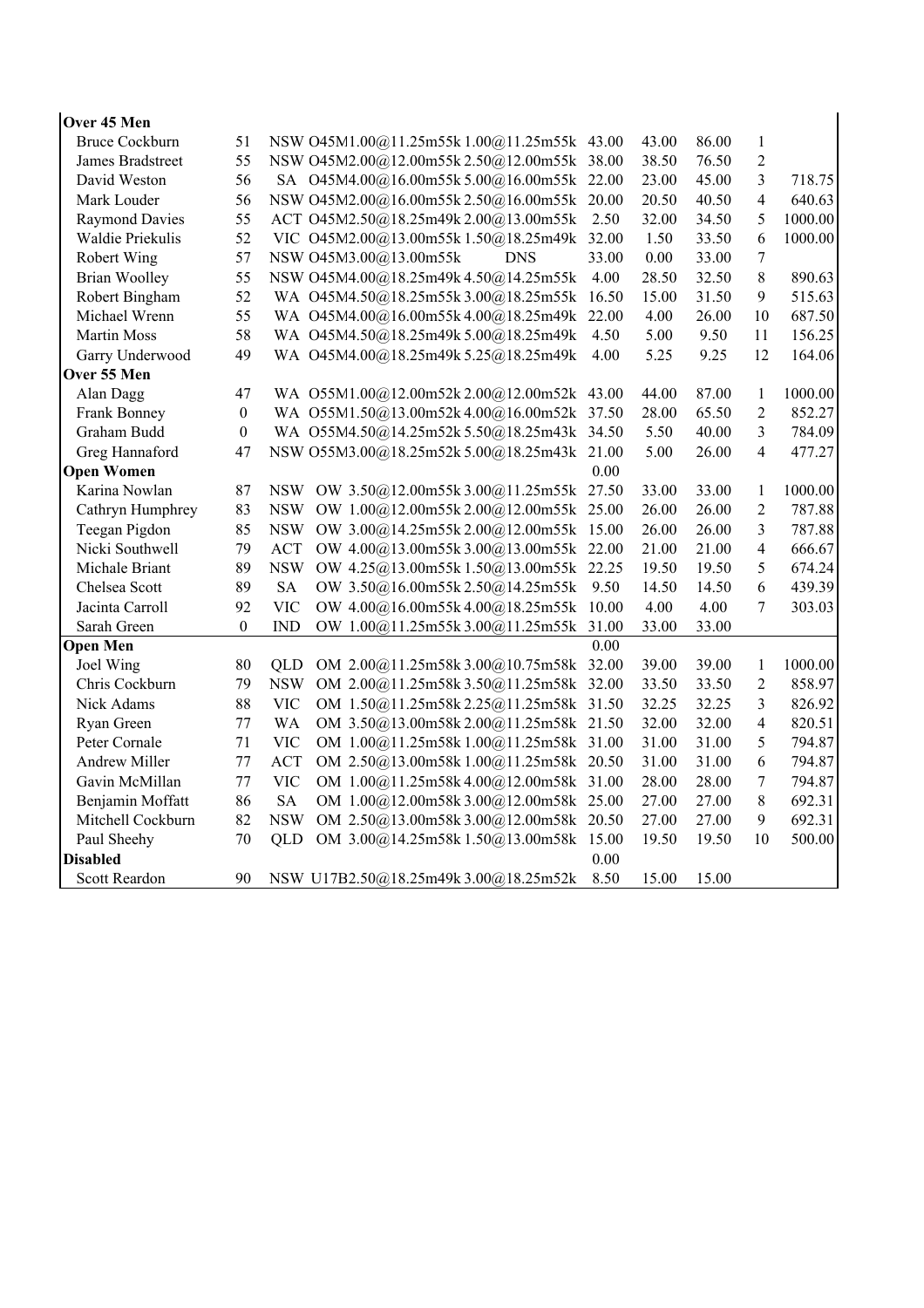## **AUSTRALIAN TOURNAMENT WATER SKIING ASSOCIATION**

**TOURNAMENT: Australian National Championships VENUE:** Canberra 11-Apr-07 **END DATE: April 9, 2007 And The Set of American Set of April 9, 2007 AM** 

|                           |     |              |                  | <b>TRICK RESULT</b> |                 |              |                         |         |  |
|---------------------------|-----|--------------|------------------|---------------------|-----------------|--------------|-------------------------|---------|--|
| <b>FIRST NAME</b>         | YOB | <b>State</b> | $\overline{DIV}$ | R1                  | $\overline{R2}$ | <b>Total</b> | $\overline{PI}$         | Overall |  |
| <b>Under 10</b>           |     |              |                  |                     |                 |              |                         |         |  |
| <b>Bianca Mulach</b>      | 96  | <b>ACT</b>   | U10              | 1200                | 1750            | 2950         | $\mathbf{1}$            | 1000.00 |  |
| Joshua Wallent            | 97  | <b>SA</b>    | U10              | 1020                | 1150            | 2170         | $\overline{2}$          | 657.14  |  |
| Patrick Crisp             | 96  | <b>VIC</b>   | U10              | 990                 | 580             | 1570         | $\overline{\mathbf{3}}$ | 565.71  |  |
| Carly O'Toole             | 96  | <b>NSW</b>   | U10              | 740                 | 820             | 1560         | $\overline{\mathbf{4}}$ | 468.57  |  |
| Lewis Dowding             | 98  | <b>WA</b>    | U10              | 320                 | 550             | 870          | 5                       | 314.29  |  |
| Riley Ashcroft            | 97  | <b>NSW</b>   | U10              | 360                 | 260             | 620          | 6                       | 205.71  |  |
| <b>Travis Dunkley</b>     | 98  | <b>WA</b>    | U10              | 220                 | 330             | 550          | $\overline{7}$          | 188.57  |  |
| Jerome Bechaz             | 96  | <b>VIC</b>   | U10              | 200                 | 320             | 520          | 8                       | 182.86  |  |
| Ryan Burns                | 98  | <b>VIC</b>   | U10              | 200                 | 230             | 430          | 9                       | 131.43  |  |
| Jasmine Burns             | 96  | <b>VIC</b>   | U10              | 210                 | 150             | 360          | 10                      | 120.00  |  |
| Joel Pearson              | 98  | QLD          | U10              | 200                 | 80              | 280          | 11                      | 114.29  |  |
| <b>Under 14 Girls</b>     |     |              |                  |                     |                 |              |                         |         |  |
| Kayla Harward             | 95  | <b>VIC</b>   | U14G             | 2040                | 1530            | 3570         | $\mathbf{1}$            |         |  |
| Samantha Mead             | 94  | <b>WA</b>    | U14G             | 1740                | 1740            | 3480         | $\overline{c}$          | 940.54  |  |
| Jacinta Clegg             | 93  | <b>NSW</b>   | U14G             | 1850                | 1230            | 3080         | $\overline{\mathbf{3}}$ | 1000.00 |  |
| Maddy Brady               | 94  | <b>WA</b>    | U14G             | 1560                | 1490            | 3050         | $\overline{4}$          | 843.24  |  |
| Jacqueline McDonald       | 93  | <b>NSW</b>   | U14G             | 930                 | 990             | 1920         | 5                       | 535.14  |  |
| Olivia Collicoat          | 93  | <b>VIC</b>   | U14G             | 740                 | 540             | 1280         | 6                       | 400.00  |  |
| Anthea Collicoat          | 95  | <b>VIC</b>   | U14G             | 700                 | 500             | 1200         | $\overline{7}$          | 378.38  |  |
| Brooke Irwin              | 94  | WA           | U14G             | 370                 | 660             | 1030         | 8                       | 356.76  |  |
| Teagan Burns              | 94  | <b>VIC</b>   | U14G             | 180                 | 780             | 960          | 9                       | 421.62  |  |
| Jenna Reardon             | 95  | <b>NSW</b>   | U14G             | 520                 | 240             | 760          | 10                      | 281.08  |  |
| Elise Pearson             | 95  | <b>QLD</b>   | U14G             | 200                 | 200             | 400          | 11                      | 108.11  |  |
| <b>Under 14 Boys</b>      |     |              |                  |                     |                 |              |                         |         |  |
| <b>Timothy Bradstreet</b> | 93  | <b>NSW</b>   | U14B             | 4690                | 5320            | 10010        | $\mathbf{1}$            | 983.36  |  |
| Joshua Briant             | 95  | <b>NSW</b>   | U14B             | 3260                | 5410            | 8670         | $\overline{c}$          | 1000.00 |  |
| Drew Ireland              | 94  | <b>NSW</b>   | U14B             | 1150                | 760             | 1910         | $\overline{\mathbf{3}}$ | 212.57  |  |
| Jake Dowding              | 96  | <b>WA</b>    | U14B             | 740                 | 740             | 1480         | $\overline{4}$          | 136.78  |  |
| James Sheldon             | 93  | <b>VIC</b>   | U14B             | 570                 | 660             | 1230         | 5                       | 122.00  |  |
| <b>Under 17 Girls</b>     |     |              |                  |                     |                 |              |                         |         |  |
| Elissa Irwin              | 91  | <b>WA</b>    | U17G             | 3050                | 2700            | 5750         | $\mathbf{1}$            | 1000.00 |  |
| Stephanie Bennie          | 91  | <b>NSW</b>   | U17G             | 1910                | 1760            | 3670         | $\overline{2}$          | 626.23  |  |
| Alyce Bradstreet          | 91  | <b>NSW</b>   | U17G             | 1400                | 2260            | 3660         | $\overline{\mathbf{3}}$ | 740.98  |  |
| Jaimi Andrews             | 91  | <b>WA</b>    | U17G             | 1270                | 1170            | 2440         | $\overline{4}$          | 416.39  |  |
| <b>Under 17 Boys</b>      |     |              |                  |                     |                 |              |                         |         |  |
| Alexander Pollock         | 91  | <b>VIC</b>   | U17B             | 3530                | 4520            | 8050         | $\mathbf{1}$            | 1000.00 |  |
| Nicholas Wrenn            | 92  | <b>WA</b>    | U17B             | 3390                | 3230            | 6620         | $\overline{2}$          | 750.00  |  |
| Joshua Carroll            | 90  | <b>VIC</b>   | U17B             | 2690                | 1880            | 4570         | $\overline{\mathbf{3}}$ | 595.13  |  |
| Daniel Wallent            | 91  | <b>SA</b>    | U17B             | 1960                | 2120            | 4080         | $\overline{\mathbf{4}}$ | 469.03  |  |
| Kirby Dickinson           | 91  | <b>SA</b>    | U17B             | 2200                | 1480            | 3680         | 5                       | 486.73  |  |
| Matthew Knight            | 90  | <b>SA</b>    | U17B             | 1750                | 1190            | 2940         | 6                       | 387.17  |  |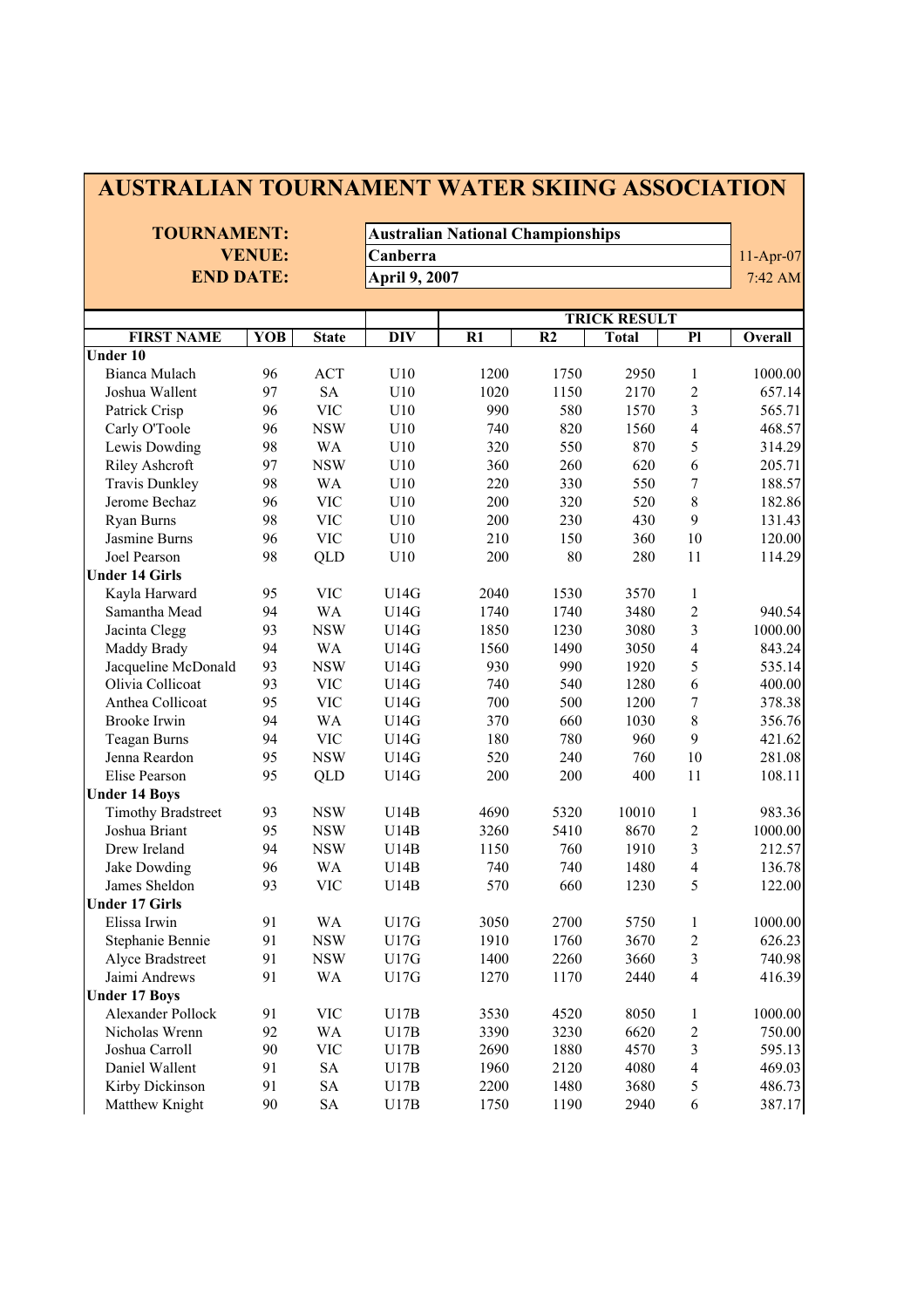| <b>Scott Reardon</b>   | 90               | <b>NSW</b> | U17B              | 720   | 800   | 1520     | $\overline{7}$          | 176.99  |
|------------------------|------------------|------------|-------------------|-------|-------|----------|-------------------------|---------|
| <b>Under 21 Womens</b> |                  |            |                   |       |       |          |                         |         |
| Tegan Bennie           | 89               | <b>NSW</b> | U21W              | 1140  | 2250  | 2250     | 1                       | 1000.00 |
| <b>Under 21 Mens</b>   | $\boldsymbol{0}$ | $\theta$   |                   |       |       | $\theta$ | $\overline{0}$          |         |
| <b>Steven Moss</b>     | 88               | <b>WA</b>  | U21M              | 3000  | 3690  | 3690     | $\,1$                   | 1000.00 |
| <b>Brad Weston</b>     | 86               | <b>SA</b>  | U21M              | 1030  | 980   | 980      | $\overline{2}$          | 279.13  |
| <b>Over 21 Mens</b>    |                  |            |                   |       |       |          |                         |         |
| <b>Timothy Moffatt</b> | 84               | <b>SA</b>  | O21M              | 2840  | 3830  | 6670     | $\,1\,$                 | 1000.00 |
| Terry Maginnity        | 76               | <b>NSW</b> | O21M              | 2490  | 2330  | 4820     | $\overline{c}$          | 650.13  |
| Gavin McMillan**       | 77               | <b>VIC</b> | O21M              | 650   | 3370  | 4020     | $\overline{3}$          | 879.90  |
| Over 35 Women          |                  |            |                   |       |       |          |                         |         |
| Rachelle Ashcroft      | 68               | <b>NSW</b> | O35W              | 700   | 460   | 1160     | $\mathbf{1}$            | 1000.00 |
| Over 35 Men            |                  |            |                   |       |       |          |                         |         |
| Les Walters            | 63               | QLD        | O35M              | 1910  | 1910  | 3820     | $\,1\,$                 | 1000.00 |
| Graham Ashcroft        | 66               | <b>NSW</b> | O35M              | 1090  | 580   | 1670     | $\overline{2}$          | 570.68  |
| Over 45 Women          |                  |            |                   |       |       |          |                         |         |
| Bronwyn Wing           | 53               | <b>NSW</b> | O45W              | 1160  | 940   | 2100     | $\mathbf{1}$            | 1000.00 |
| Sue Crisp              | 54               | <b>VIC</b> | O45W              | 1080  | 970   | 2050     | $\overline{2}$          | 931.03  |
| Over 45 Men            |                  |            |                   |       |       |          |                         |         |
| Wayne Briant           | 60               | <b>NSW</b> | <b>O45M</b>       | 2360  | 2370  | 4730     | $\mathbf{1}$            |         |
| Garry Underwood        | 49               | <b>WA</b>  | O45M              | 1700  | 1400  | 3100     | $\overline{c}$          |         |
| Mark Louder            | 56               | <b>NSW</b> | <b>O45M</b>       | 1600  | 1140  | 2740     | $\overline{3}$          | 1000.00 |
| <b>Brian Woolley</b>   | 55               | <b>NSW</b> | O <sub>45</sub> M | 1120  | 1100  | 2220     | $\overline{4}$          | 700.00  |
| Robert Bingham         | 52               | <b>WA</b>  | <b>O45M</b>       | 930   | 1080  | 2010     | 5                       | 675.00  |
| Waldie Priekulis       | 52               | <b>VIC</b> | O45M              | 1210  | 650   | 1860     | 6                       | 756.25  |
| Robert Wing            | 57               | <b>NSW</b> | O45M              | 500   |       | 500      | $\overline{7}$          | 312.50  |
| Over 55 Men            |                  |            |                   |       |       |          |                         |         |
| Richard Crisp          | 46               | <b>VIC</b> | O55M              | 1300  | 1630  | 2930     | $\mathbf{1}$            | 1000.00 |
| Alan Dagg              | 47               | <b>WA</b>  | O55M              | 1210  | 1260  | 2470     | $\sqrt{2}$              | 773.01  |
| Graham Budd            | $\boldsymbol{0}$ | <b>WA</b>  | O55M              | 630   | 730   | 1360     | $\overline{3}$          | 447.85  |
| <b>Open Women</b>      |                  |            |                   |       |       |          |                         |         |
| Michale Briant         | 89               | <b>NSW</b> | <b>OW</b>         | 7580  | 6930  | 6930     | $\mathbf{1}$            |         |
| Cathryn Humphrey       | 83               | <b>NSW</b> | <b>OW</b>         | 6390  | 6390  | 6390     | $\overline{c}$          | 1000.00 |
| Chelsea Scott          | 89               | <b>SA</b>  | $\rm{OW}$         | 5140  | 4940  | 4940     | $\overline{3}$          | 804.38  |
| Karina Nowlan          | 87               | <b>NSW</b> | <b>OW</b>         | 4130  | 4910  | 4910     | $\overline{4}$          | 768.39  |
| Jacinta Carroll        | 92               | <b>VIC</b> | <b>OW</b>         | 3080  | 3220  | 3220     | 5                       | 503.91  |
| Kate Pollock           | 89               | <b>VIC</b> | OW                | 3920  | 2480  | 2480     | 6                       | 613.46  |
| Nicki Southwell        | 79               | <b>ACT</b> | <b>OW</b>         | 3420  | 780   | 780      | $\overline{7}$          | 535.21  |
| <b>Open Men</b>        |                  |            |                   |       |       |          |                         |         |
| Joel Wing              | 80               | <b>QLD</b> | OM                | 10380 | 10460 | 10460    | $\mathbf{1}$            | 996.19  |
| Mitchell Cockburn      | 82               | <b>NSW</b> | OM                | 5040  | 7330  | 7330     | $\overline{c}$          | 698.10  |
| Ryan Green             | 77               | <b>WA</b>  | OM                | 10500 | 5060  | 5060     | $\overline{\mathbf{3}}$ | 1000.00 |
| Benjamin Moffatt       | 86               | <b>SA</b>  | <b>OM</b>         | 720   | 3410  | 3410     | $\overline{4}$          | 324.76  |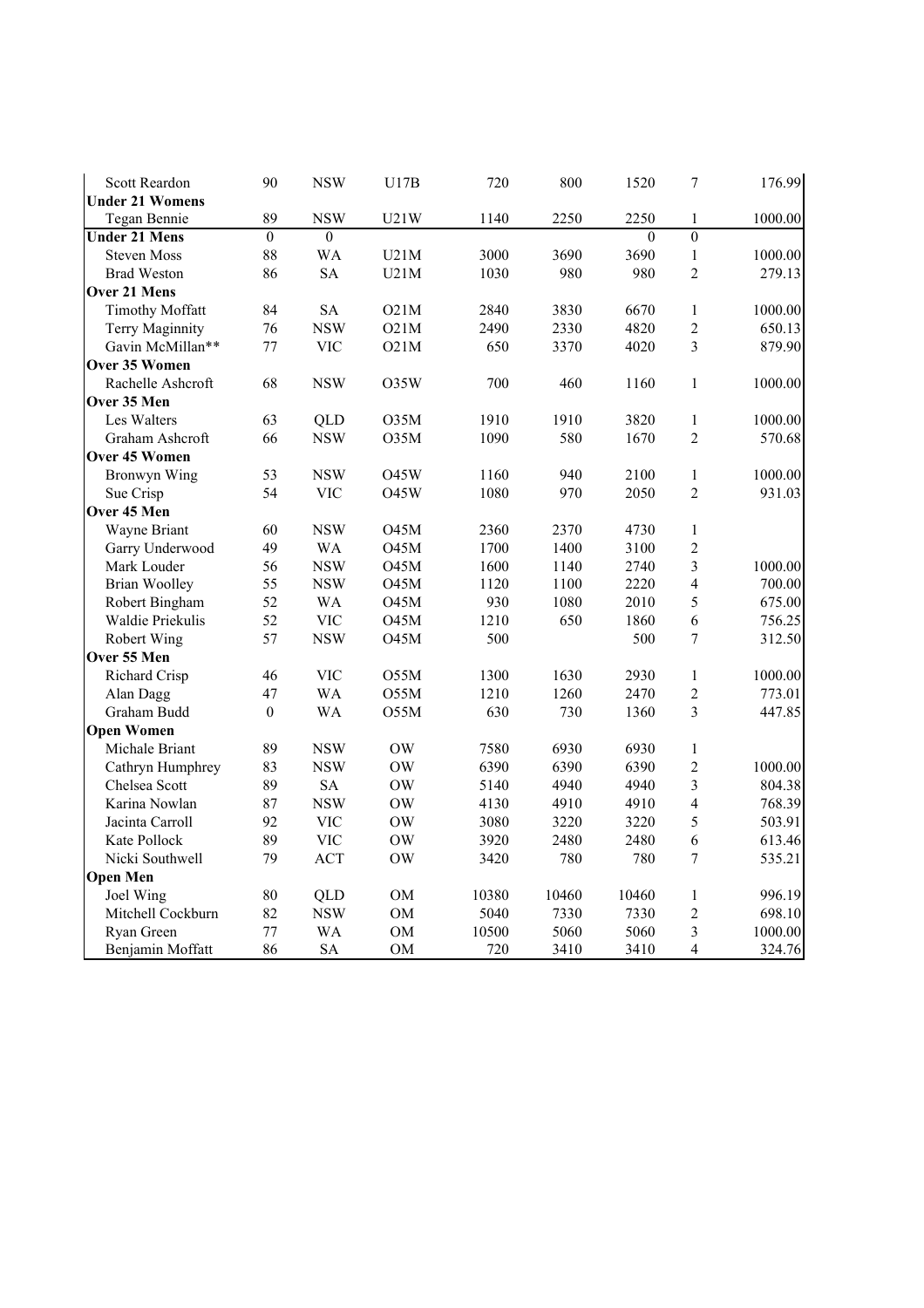| <b>TOURNAMENT:</b>                |                  |                     |                      | <b>Australian National Championships</b> |                |                    |                            |             |  |  |
|-----------------------------------|------------------|---------------------|----------------------|------------------------------------------|----------------|--------------------|----------------------------|-------------|--|--|
|                                   | <b>VENUE:</b>    |                     |                      |                                          |                |                    |                            | $11-Apr-07$ |  |  |
|                                   | <b>END DATE:</b> |                     |                      | Canberra                                 |                |                    |                            |             |  |  |
|                                   |                  |                     | <b>April 9, 2007</b> |                                          |                |                    |                            | 7:42 AM     |  |  |
|                                   |                  |                     |                      |                                          |                | <b>JUMP RESULT</b> |                            |             |  |  |
| <b>FIRST NAME</b>                 |                  | YOB<br><b>State</b> | <b>DIV</b>           | $R1$                                     | R <sub>2</sub> | Overall            |                            |             |  |  |
| <b>Under 14 Girls</b>             |                  |                     |                      |                                          |                | <b>Total</b>       | P1                         |             |  |  |
| Jacinta Clegg                     | 93               | <b>NSW</b>          | U14G                 | 15.8                                     | 17.1           | 32.9               | $\mathbf{1}$               | 977.01      |  |  |
| Jacqueline McDonald               | 93               | <b>NSW</b>          | U14G                 | 15.5                                     | 17.3           | 32.8               | $\boldsymbol{2}$           | 1000.00     |  |  |
| Maddy Brady                       | 94               | WA                  | U14G                 | 11.7                                     | 11.0           | 22.7               | 3                          | 457.38      |  |  |
| Samantha Mead                     | 94               | WA                  | U14G                 | 9.6                                      | 10.5           | 20.1               | $\overline{4}$             | 368.37      |  |  |
| Jayme Gray                        | 95               | <b>ACT</b>          | U14G                 | 6.5                                      | 8.2            | 14.7               | 5                          | 224.67      |  |  |
| <b>Under 14 Boys</b>              |                  |                     |                      |                                          |                |                    |                            |             |  |  |
| <b>Timothy Bradstreet</b>         | 93               | <b>NSW</b>          | U14B                 | 31.0                                     | 30.0           | 61.0               | 1                          | 1000.00     |  |  |
| Drew Ireland                      | 94               | <b>NSW</b>          | U14B                 | 18.7                                     | 18.2           | 36.9               | $\overline{2}$             | 363.88      |  |  |
| Joshua Briant                     | 95               | <b>NSW</b>          | U14B                 | 18.6                                     | 16.5           | 35.1               | 3                          | 360.00      |  |  |
| James Sheldon                     | 93               | <b>VIC</b>          | U14B                 | 16.1                                     | 15.0           | 31.1               | $\overline{4}$             | 269.73      |  |  |
| Jack Sheldon                      | 94               | <b>VIC</b>          | U14B                 | 16.0                                     | 15.0           | 31.0               | 5                          | 266.39      |  |  |
| Jake Dowding                      | 96               | WA                  | U14B                 | 12.5                                     | 13.6           | 26.1               | 6                          | 192.47      |  |  |
| <b>Under 17 Girls</b>             |                  |                     |                      |                                          |                |                    |                            |             |  |  |
| Elissa Irwin                      | 91               | WA                  | U17G                 | 22.2                                     | 22.4           | 44.6               | $\mathbf{1}$               | 1000.00     |  |  |
|                                   | 91               | <b>NSW</b>          | U17G                 | 21.6                                     | 21.5           | 43.1               | $\overline{2}$             | 914.89      |  |  |
| Alyce Bradstreet<br>Jaimi Andrews | 91               | <b>WA</b>           | U17G                 | 12.8                                     | 13.9           | 26.7               | $\overline{3}$             | 95.74       |  |  |
|                                   |                  |                     |                      |                                          |                |                    |                            |             |  |  |
| <b>Under 17 Boys</b>              | 90               | <b>SA</b>           |                      | 36.1                                     | 37.3           |                    |                            | 1000.00     |  |  |
| Matthew Knight<br>Joshua Carroll  | 90               | <b>VIC</b>          | U17B<br>U17B         | 35.7                                     | 35.2           | 73.4<br>70.9       | $\mathbf{1}$<br>$\sqrt{2}$ | 907.51      |  |  |
| Alexander Pollock                 | 91               | <b>VIC</b>          | U17B                 | 34.7                                     | 33.6           | 68.3               | $\mathfrak{Z}$             | 849.71      |  |  |
| Daniel Wallent                    | 91               | <b>SA</b>           | U17B                 | 33.6                                     | 33.4           | 67.0               | $\overline{4}$             | 786.13      |  |  |
|                                   |                  |                     |                      |                                          |                |                    |                            | 745.66      |  |  |
| Nicholas Wrenn                    | 92               | <b>WA</b>           | U17B                 | 32.8                                     | 32.9           | 65.7               | 5                          |             |  |  |
| Joshua Louder                     | 91               | <b>NSW</b>          | U17B                 | 29.6                                     | 29.3           | 58.9               | 6                          | 554.91      |  |  |
| Kirby Dickinson                   | 91               | <b>SA</b>           | U17B                 | 26.3                                     | 25.8           | 52.1               | 7                          | 364.16      |  |  |
| Jonathon Moses                    | 89               | <b>NSW</b>          | U17B                 | 28.8                                     | 30.1           | 58.9               |                            | 583.82      |  |  |
| Scott Reardon                     | 90               | <b>NSW</b>          | U17B                 | 17.9                                     | 18.8           | 36.7               |                            | 0.00        |  |  |
| <b>Under 21 Womens</b>            |                  |                     |                      |                                          |                |                    |                            |             |  |  |
| Tegan Bennie                      | 89               | $_{\rm NSW}$        | U21W                 | 19.0                                     | 19.5           | $19.5 \t1$         |                            | 1000.00     |  |  |
| Melissa Gray                      | 88               | <b>ACT</b>          | U21W                 | 9.5                                      | 0.0            | 0.0                | $\overline{c}$             |             |  |  |
| <b>Under 21 Mens</b>              |                  |                     |                      |                                          |                |                    |                            |             |  |  |
| <b>Steven Moss</b>                | 88               | WA                  | U21M                 | 37.1                                     | 37.4           | 37.4               | 1                          | 1000.00     |  |  |
| Over 21 Mens                      | $\boldsymbol{0}$ | $\boldsymbol{0}$    |                      |                                          |                | 0.0                | $\boldsymbol{0}$           |             |  |  |
| Adrian Kupinic                    | 75               | <b>VIC</b>          | O21M                 | 38.3                                     | 40.3           | 78.6               | $\mathbf{1}$               | 1000.00     |  |  |
| Over 35 Men                       |                  |                     |                      |                                          |                |                    |                            |             |  |  |
| Graham Ashcroft                   | 66               | <b>NSW</b>          | O35M                 | 39.7                                     | 39.8           | 79.5               | $\mathbf{1}$               | 1000.00     |  |  |
| Les Walters                       | 63               | QLD                 | O35M                 | 0.0                                      | 22.5           | 22.5               | $\sqrt{2}$                 | 126.26      |  |  |
| Over 45 Women                     |                  |                     |                      |                                          |                |                    |                            |             |  |  |
| Bronwyn Wing                      | 53               | <b>NSW</b>          | <b>O45W</b>          | 14.0                                     | <b>DNS</b>     | 14.0               | $\mathbf{1}$               | 1000.00     |  |  |
| Over 45 Men                       |                  |                     |                      |                                          |                |                    |                            |             |  |  |
| Waldie Priekulis                  | 52               | <b>VIC</b>          | <b>O45M</b>          | 35.6                                     | 36.0           | 71.6               | $\mathbf{1}$               | 1000.00     |  |  |
| Mark Louder                       | 56               | <b>NSW</b>          | <b>O45M</b>          | 32.2                                     | 33.1           | 65.3               | $\overline{2}$             | 818.75      |  |  |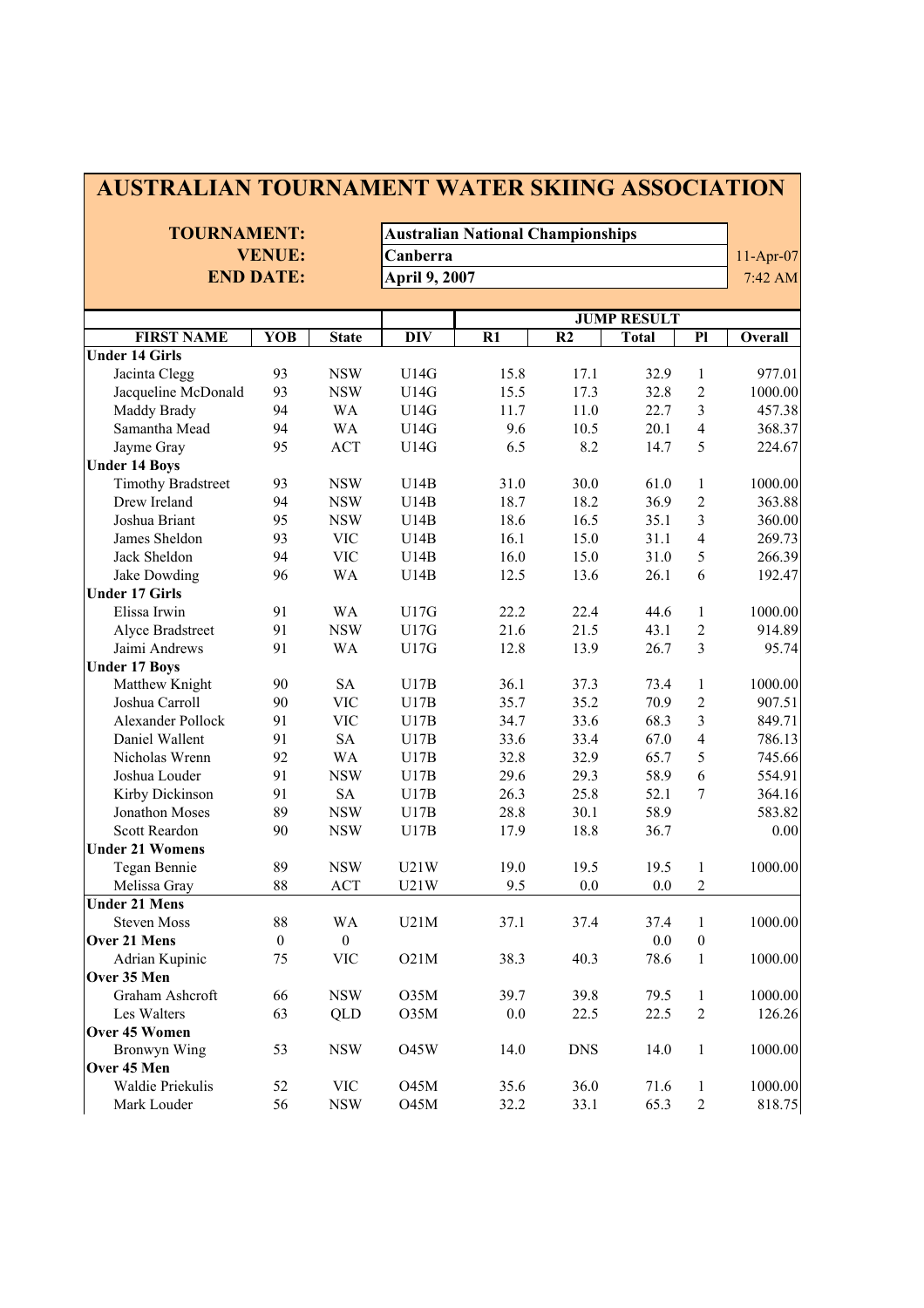| <b>Open Women</b> |    |            |           |      |      |      |   |         |
|-------------------|----|------------|-----------|------|------|------|---|---------|
| Karina Nowlan     | 87 | <b>NSW</b> | OW        | 42.9 | 43.6 | 43.6 |   | 1000.00 |
| Cathryn Humphrey  | 83 | <b>NSW</b> | $\alpha$  | 35.5 | 36.8 | 36.8 | 2 | 744.36  |
| Jacinta Carroll   | 92 | <b>VIC</b> | $\alpha$  | 34.2 | 34.8 | 34.8 | 3 | 669.17  |
| Chelsea Scott     | 89 | <b>SA</b>  | $\alpha$  | 32.3 | 33.4 | 33.4 | 4 | 616.54  |
| Nicki Southwell   | 79 | <b>ACT</b> | OW        | 32.0 | 33.3 | 33.3 | 5 | 612.78  |
| <b>Open Men</b>   |    |            |           |      |      |      |   |         |
| Ryan Green        | 77 | WA         | <b>OM</b> | 61.3 | 63.5 | 63.5 |   | 1000.00 |
| Mitchell Cockburn | 82 | <b>NSW</b> | <b>OM</b> | 51.7 | 58.1 | 58.1 | 2 | 859.74  |
| Joel Wing         | 80 | <b>OLD</b> | <b>OM</b> | 55.8 | 56.5 | 56.5 | 3 | 818.18  |
| Gavin McMillan    | 77 | <b>VIC</b> | <b>OM</b> | 49.6 | 50.0 | 50.0 | 4 | 649.35  |
| James Lefebvre    | 78 | <b>VIC</b> | <b>OM</b> | 47.2 | 49.8 | 49.8 | 5 | 644.16  |
| Benjamin Moffatt  | 86 | <b>SA</b>  | <b>OM</b> | 36.2 | 45.8 | 45.8 | 6 | 540.26  |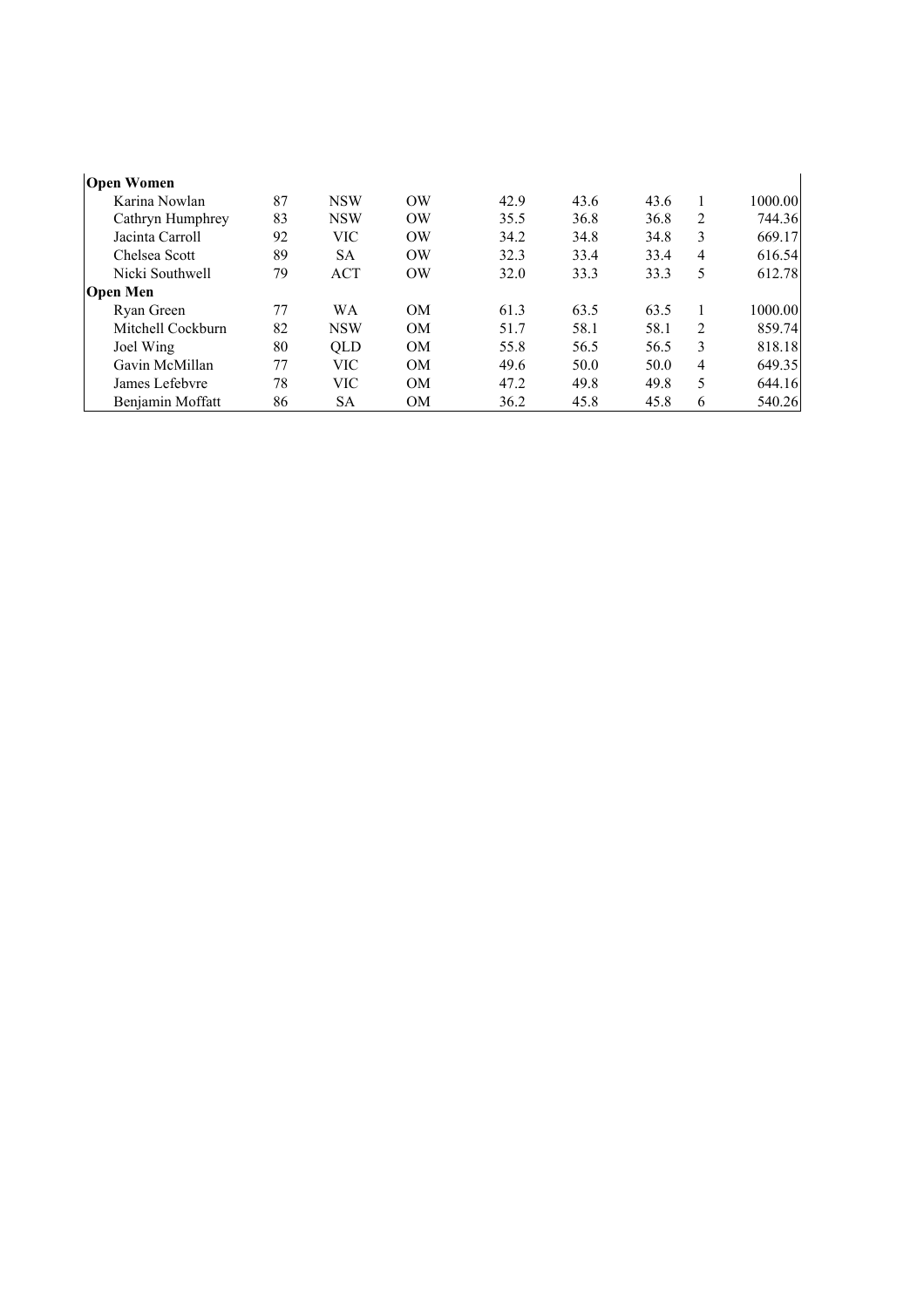| <b>AUSTRALIAN TOURNAMENT WATER SKIING ASSOCIATION</b> |                  |              |                      |                                          |        |                       |         |                          |
|-------------------------------------------------------|------------------|--------------|----------------------|------------------------------------------|--------|-----------------------|---------|--------------------------|
| <b>TOURNAMENT:</b>                                    |                  |              |                      | <b>Australian National Championships</b> |        |                       |         |                          |
|                                                       |                  |              |                      |                                          |        |                       |         |                          |
|                                                       | <b>VENUE:</b>    |              | Canberra             |                                          |        |                       |         | $11-Apr-07$              |
|                                                       | <b>END DATE:</b> |              | <b>April 9, 2007</b> |                                          |        |                       |         | 7:42 AM                  |
|                                                       |                  |              |                      |                                          |        |                       |         |                          |
|                                                       |                  |              |                      |                                          |        | <b>OVERALL RESULT</b> |         |                          |
| <b>FIRST NAME</b>                                     | <b>YOB</b>       | <b>State</b> | <b>DIV</b>           | Slalom                                   | Tricks | Jump                  | Total   | Place                    |
| Under 10                                              |                  |              |                      |                                          |        |                       |         |                          |
| Joshua Wallent                                        | 97               | SA           | U10                  | 990.0                                    | 657.1  |                       | 1647.14 | 1                        |
| Bianca Mulach                                         | 96               | <b>ACT</b>   | U10                  | 600.0                                    | 1000.0 |                       | 1600.02 | $\overline{c}$           |
| Patrick Crisp                                         | 96               | <b>VIC</b>   | U10                  | 1000.0                                   | 565.7  |                       | 1565.71 | $\overline{\mathbf{3}}$  |
| Jerome Bechaz                                         | 96               | <b>VIC</b>   | U10                  | 990.0                                    | 182.9  |                       | 1172.86 | $\overline{4}$           |
| Carly O'Toole                                         | 96               | <b>NSW</b>   | U10                  | 280.0                                    | 468.6  |                       | 748.57  | 5                        |
| <b>Travis Dunkley</b>                                 | 98               | <b>WA</b>    | U10                  | 520.0                                    | 188.6  |                       | 708.57  | 6                        |
| Lewis Dowding                                         | 98               | <b>WA</b>    | U10                  | 80.0                                     | 314.3  |                       | 394.29  | $\overline{7}$           |
| Joel Pearson                                          | 98               | <b>QLD</b>   | U10                  | 260.0                                    | 114.3  |                       | 374.29  | 8                        |
| Riley Ashcroft                                        | 97               | <b>NSW</b>   | U10                  | 20.0                                     | 205.7  |                       | 225.71  | 9                        |
| Jasmine Burns                                         | 96               | <b>VIC</b>   | U10                  | 40.0                                     | 120.0  |                       | 160.00  | 10                       |
| Ryan Burns                                            | 98               | <b>VIC</b>   | U10                  | 20.0                                     | 131.4  |                       | 151.43  | 11                       |
| <b>Under 14 Girls</b>                                 |                  |              |                      |                                          |        |                       |         |                          |
| Jacinta Clegg                                         | 93               | <b>NSW</b>   | U14G                 | 1000.0                                   | 1000.0 | 977.0                 | 2977.01 | 1                        |
| Samantha Mead                                         | 94               | <b>WA</b>    | U14G                 | 920.8                                    | 940.5  | 368.4                 | 2229.70 | $\sqrt{2}$               |
| Jacqueline McDonald                                   | 93               | <b>NSW</b>   | U14G                 | 633.7                                    | 535.1  | 1000.0                | 2168.80 | $\overline{\mathbf{3}}$  |
| Maddy Brady                                           | 94               | <b>WA</b>    | U14G                 | 554.5                                    | 843.2  | 457.4                 | 1855.08 | $\overline{\mathbf{4}}$  |
| <b>Under 14 Boys</b>                                  |                  |              |                      |                                          |        |                       |         |                          |
| <b>Timothy Bradstreet</b>                             | 93               | <b>NSW</b>   | U14B                 | 1000.0                                   | 983.4  | 1000.0                | 2983.36 | 1                        |
| Joshua Briant                                         | 95               | <b>NSW</b>   | U14B                 | 647.7                                    | 1000.0 | 360.0                 | 2007.73 | $\overline{c}$           |
| Drew Ireland                                          | 94               | <b>NSW</b>   | U14B                 | 750.0                                    | 212.6  | 363.9                 | 1326.45 | $\overline{3}$           |
| James Sheldon                                         | 93               | <b>VIC</b>   | U14B                 | 772.7                                    | 122.0  | 269.7                 | 1164.45 | $\overline{4}$           |
| Jake Dowding                                          | 96               | <b>WA</b>    | U14B                 | 306.8                                    | 136.8  | 192.5                 | 636.07  | 5                        |
| <b>Under 17 Girls</b>                                 |                  |              |                      |                                          |        |                       |         |                          |
| Elissa Irwin                                          | 91               | <b>WA</b>    | U17G                 | 792.5                                    | 1000.0 | 1000.0                | 2792.45 | 1                        |
| Alyce Bradstreet                                      | 91               | <b>NSW</b>   | U17G                 | 1000.0                                   | 741.0  | 914.9                 | 2655.88 | $\overline{c}$           |
| Jaimi Andrews                                         | 91               | <b>WA</b>    | U17G                 | 754.7                                    | 416.4  | 95.7                  | 1266.86 | $\overline{3}$           |
| <b>Under 17 Boys</b>                                  |                  |              |                      |                                          |        |                       |         |                          |
| Alexander Pollock                                     | 91               | <b>VIC</b>   | U17B                 | 821.7                                    | 1000.0 | 849.7                 | 2671.42 | 1                        |
| Nicholas Wrenn                                        | 92               | <b>WA</b>    | U17B                 | 1000.0                                   | 750.0  | 745.7                 | 2495.66 | $\overline{c}$           |
| Matthew Knight                                        | 90               | ${\rm SA}$   | U17B                 | 837.2                                    | 387.2  | 1000.0                | 2224.38 | 3                        |
| Daniel Wallent                                        | 91               | SA           | U17B                 | 930.2                                    | 469.0  | 786.1                 | 2185.39 | $\overline{\mathcal{A}}$ |
| Joshua Carroll                                        | 90               | <b>VIC</b>   | U17B                 | 666.7                                    | 595.1  | 907.5                 | 2169.31 | 5                        |
| Kirby Dickinson                                       | 91               | ${\rm SA}$   | U17B                 | 511.6                                    | 486.7  | 364.2                 | 1362.52 | 6                        |
| <b>Under 21 Womens</b>                                |                  |              |                      |                                          |        |                       |         |                          |
| Tegan Bennie                                          | 89               | <b>NSW</b>   | U21W                 | 1000.0                                   | 1000.0 | 1000.0                | 3000.00 | 1                        |
| <b>Under 21 Mens</b>                                  |                  |              |                      |                                          |        |                       |         |                          |
| <b>Steven Moss</b>                                    | 88               | WA           | U21M                 | 867.9                                    | 1000.0 | 1000.0                | 2867.92 | 1                        |
| Over 35 Men                                           |                  |              |                      |                                          |        |                       |         |                          |
| Graham Ashcroft                                       | 66               | <b>NSW</b>   | O35M                 | 830.2                                    | 570.7  | 1000.0                | 2400.87 | 1                        |
| Les Walters                                           | 63               | QLD          | O35M                 | 1000.0                                   | 1000.0 | 126.3                 | 2126.26 | $\boldsymbol{2}$         |
| Over 45 Women                                         |                  |              |                      |                                          |        |                       |         |                          |